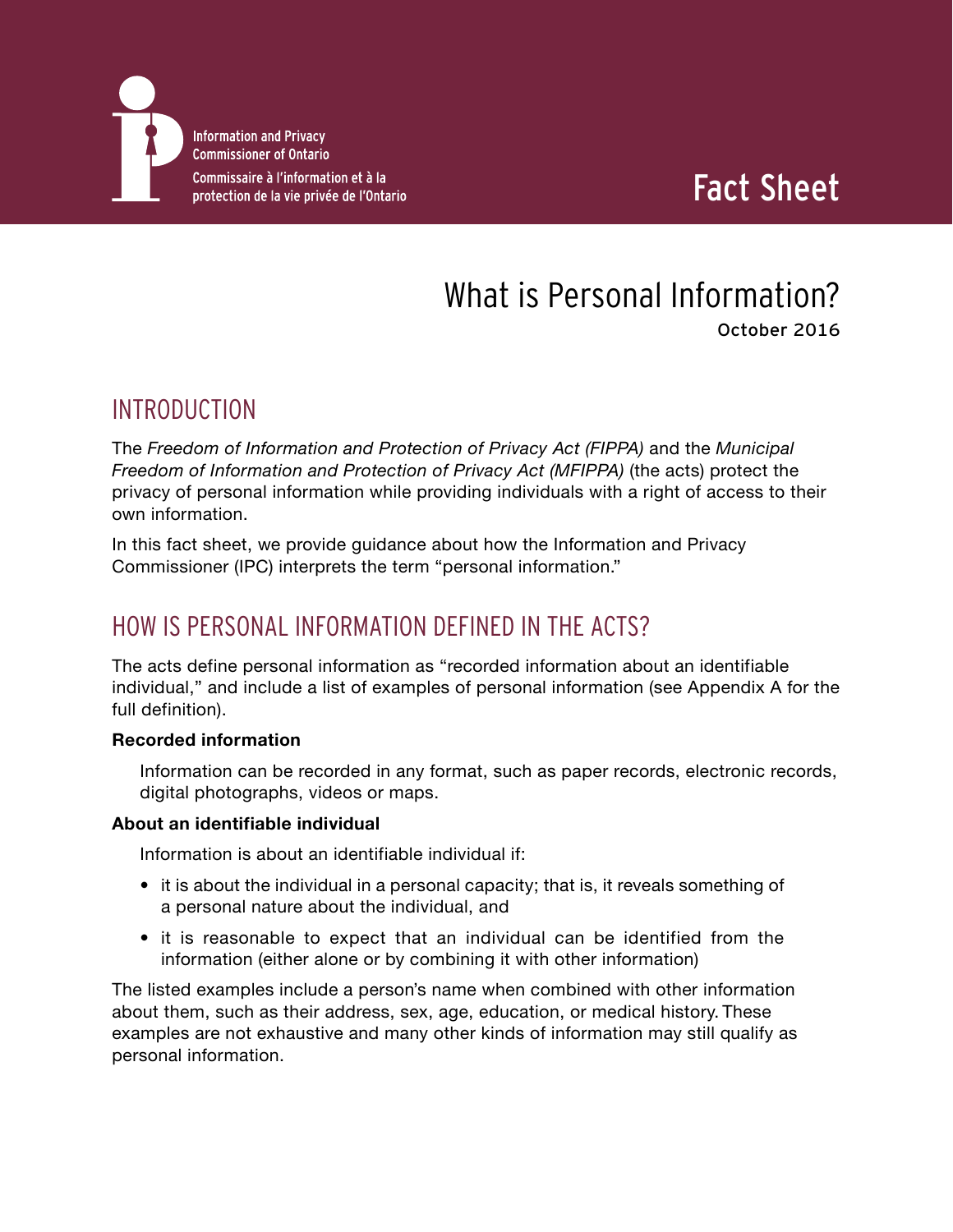## FREQUENTLY ASKED QUESTIONS

#### **What if an individual is acting in a business, professional or official capacity?**

The acts specifically exclude from the definition of personal information the name, title, contact information or designation that identifies a person in a business, professional or official capacity. This includes a business carried out in a home.

As a general rule, information about an individual in a business, professional or official capacity is not considered to be personal information.

However, even if information relates to an individual in such a capacity, it may still qualify as personal information if it reveals something of a personal nature about the individual. The context in which the information appears is important.

#### **Is an address personal information?**

An address, by itself, is not personal information because it is about a property and not an individual. However, information about a property can qualify as personal information if it reveals something personal. For example, a police service placed a lawn sign on a property stating that it was the site of a search warrant for illicit drugs. The IPC decided that the address on the sign was personal information because it revealed allegations of criminal activity against individuals associated with the property.

#### **Does an individual's name qualify as personal information?**

Like an address, a name by itself is not personal information. A name is personal information if it appears with other personal information relating to the individual or where the disclosure of the name would reveal other personal information about the individual.

#### **Can information about a business be personal information?**

Generally, business information is not considered personal information. The term "individual" in the definition of personal information means that it only relates to natural persons. Sometimes confidential business information is confused with personal information. Business information may hold tremendous value and importance for organizations, but it is not personal information.

#### **Is information about deceased individuals their personal information?**

Information about an individual is not personal information if they have been dead for more than thirty years.

### CONCLUSION

It is important to examine the context in which information appears in determining whether the information is "about" an individual and whether the individual is "identifiable." Depending on the context, information may not meet the definition of personal information because it is, for example, information about a property or business, or about an individual in a business capacity. You can find IPC orders and complaint reports regarding the definition of personal information on the IPC's website (**www.ipc.on.ca**).